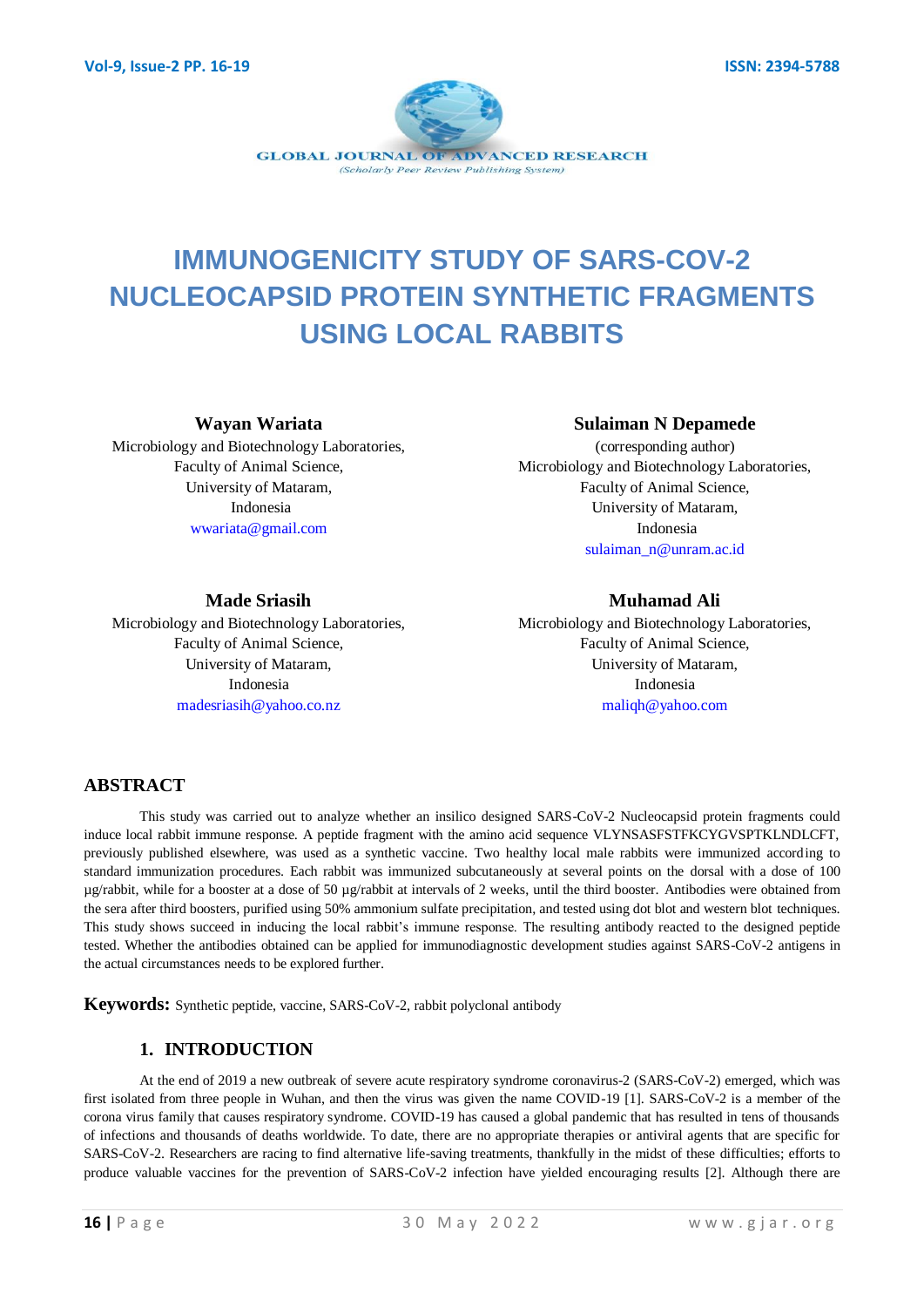already a number of successful COVID-19 vaccines worldwide, studies related to producing antibodies against SARS-CoV-2 for laboratory needs and diagnostic development purposes are still needed.

Corona virus uses a multi-subunit replication/transcription engine. A set of non-structural proteins (NSPs) produced as cleavage products of the viral polyproteins ORF1a and ORF1ab [3] combine to facilitate viral replication and transcription. The main component, RNA-dependent RNA polymerase (RdRp, also known as NSP12), catalyzes viral RNA synthesis and thus plays a central role in the replication and transcription cycle of the COVID-19 virus, thought to be with the help of NSP7 and NSP8 as co-factors [4].

The N protein is the only structural protein associated with the replicase-transcriptase complex and binds to genomic RNA in corona viruses [5]. This protein is multifunctional and is one of the most important structural components of the corona virus. The N proteins are structural and antigenic proteins involved in the packaging, transcription, and replication of corona viruses [6], hence N proteins are promising not only as a vaccine candidate, but also for the development of diagnostics to detect the presence of SARS- $CoV-2.$ 

The development of vaccine research shows that the use of biotechnology plays a very important role, both for recombinant and peptide vaccines. Patronov and Doytchinova [7] emphasized that peptides and epitopes have proven to be desirable candidates for vaccine development due to their relatively easy production, chemical stability, and lack of infectious potential. In recent years, the experimental design and production of multi-epitope vaccines has increased dramatically, including in the animal husbandry and veterinary world. Inducing an immune response and producing polyclonal antibodies against peptide fragments, designed in silico has been reported [8]. Furthermore Kisworo and Depamede [9] succeeded in designing immunogenic peptides using bioinformatics methods, while Wariata et al. [10] succeeded in designing an in silico synthetic peptide to produce polyclonal antibodies against the synthetic peptide Binder of Sperm-1 (BSp-1). The reports show that immunogenic peptides can be designed in silico and are capable of producing antibodies in vivo.

Enayatkhani et al. [11] has designed a novel multi-epitope vaccine against COVID-19 with a bioinformatics technology approach. Three known antigenic proteins (Nucleocapsid, ORF3a, and membrane protein, referred to as NOM) of the virus were selected and analyzed to predict the epitope potential of B cells and immunogenic cells and then validated using bioinformatics tools. According to them, from the results of the in silco analysis, the designed vaccine has the potential to trigger an immune response of CD4+ and CD8+ T cells. In this paper it is reported that we have successfully produced antibodies against a fragment of the designed NOM vaccine [11] in local rabbits.

#### **2. MATERIALS AND METHOD**

This study used synthetic fragments of peptide ordered from GenScript, with amino acid sequences derived and modified from [11]. The experimental animals used were two healthy adult male local rabbits. The treatment of experimental animals was in accordance to regulations at the Faculty of Animal Science, University of Mataram.

The vaccine preparation and vaccination process were carried out based on [8] with modifications.

- a. Synthetic peptide residues from the NOM vaccine fragment, i.e. the selected N-protein, were chosen and modified into VLYNSASFSTFKCYGVSPTKLNDLCFT, and coupled to the keyhole limpet hemocyanin (KLH, Sigma Aldrich) as protein carrier. An amount of 10 mg of the fragment peptide was coupled with 3 mg of activated KLH using MBS (3-maleimidobenzoic acid N-hydroxy-succinimide ester, Sigma Aldrich) as a linking reagent.
- b. The immunization process includes making an emulsion with complete Freud's adjuvant (CFA for the first immunization), and incomplete Freund's adjuvant (IFA for boosters). Each rabbit was immunized subcutaneously at several points on the dorsal with a dose of 100 µg/rabbit, while for a booster at a dose of 50 µg/rabbit at intervals of two weeks, until the third booster.
- c. Purification and antibody testing. Serum antibody was harvested 10 days after the last booster and purified by ammonium sulfate precipitation method. The purified antibodies were then tested using dot blot and western blot methods against the vaccine coupled with bovine serum albumin (BSA) instead of KLH.
- d. The data obtained were evaluated descriptively

## **3. RESULSTS AND DISCUSSION**

This study aims to obtain antibodies against SARS-CoV-2 to study antigen-antibody reactions in immunodiagnostic development. The limited facilities for isolating antigens from native viruses led us to use synthetic peptides. In this study we used the SARS-CoV-2 peptide fragment designed by Enayatkhani [11], more specifically, we took the nucleocapsid (N protein) moiety. We also specifically selected local rabbits found in our area, as experimental animals. Due to the small size of the synthetic peptide fragment, before being immunized, it had been coupled with a courier protein, KLH [12]. The immune response was observed ten days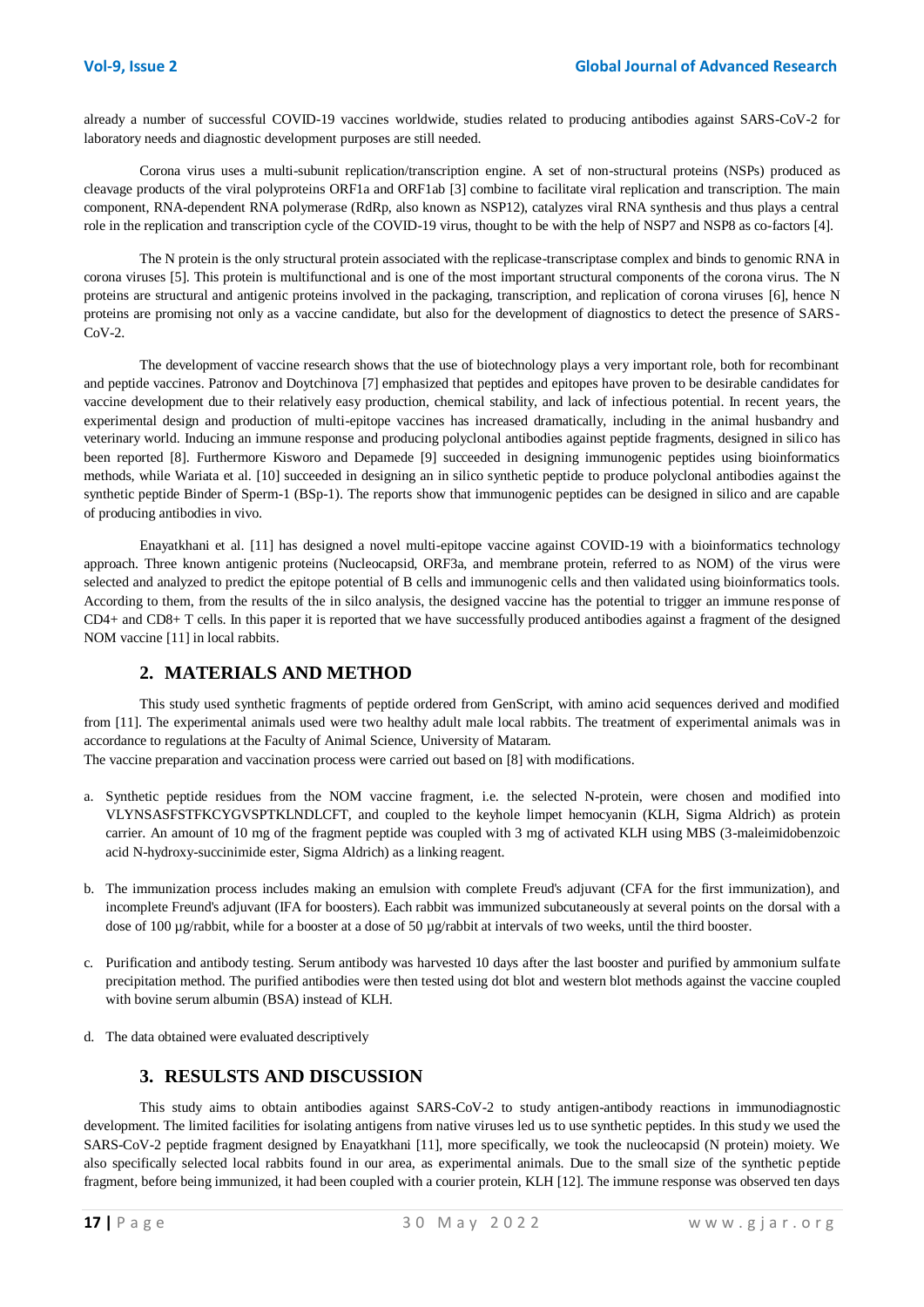after the third booster using the dot blot method and the results are presented in Figure 1. From the two local rabbits used, it appears that there is a slight difference in the quality of the immune response descriptively between rabbit 1 and rabbit 2. Rabbit 2 appeared to produce a stronger response than rabbit 1, while pooled sera from non-vaccinated rabbits did not give immune respond, as shown in Figure 1, respectively. From this it appears that the peptide fragment vaccine used in this study succeeded in triggering the rabbit immune response.



Figure 1. Dot blot test results of antibodies against COVID-19 protein-N synthetic peptide fragments. Nitrocellulose membrane was dotted with the BSA-coupled peptide then reacted with vaccinated (1 and 2) and unvaccinated rabbit serum (3).



**Figure 2.** Western blot test results. The arrowheads (lane 1) indicate the immunogenicity of the antibody against the peptide fragments. Molecular marker (lane 2; GangNam-STAIN™, Prestained Protein Ladder, Intron).

Based on the results in figure 1, further testing was carried out using the western blot technique, and the results are presented in Figure 2. It can be seen that the majority response occurred to the two main bands of the protein-N synthetic peptide fragments coupled with BSA used in the assay. The splitting of the bands (arrowheads, Fig. 2) was probably due to the boiling treatment of the sample before it was applied to 10% SDS-PAGE in the western blot assay process. Furthermore, there was still a non-specific background on the nitrocellulose membrane; this was probably due to over enzymatic reactions. Other than that, it is highly probable that this was due to the antibodies used was only partially purified using 50% ammonium sulfate precipitation, or other factors [13].

Although there is still a non-specific background, putting together it is clear that in this study COVID-19 protein-N synthetic peptide fragments succeeded in triggering the local rabbit immune response, in the form of polyclonal antibodies. These results are in accordance with Enayatkhani et al. [11] that the peptide designed by them is immunogenic, capable of triggering B cells and T cells. At the time of this study, due to limited authority we did not perform immune assays using native- or recombinant proteins or with the intact peptide sequences. It would be better if such experiments be carried out in the near future hence it can be ascertained whether the antibodies obtained can be employed for immunodiagnostic development studies against SARS-CoV-2 antigens in the real situations.

#### **4. CONCLUSIONS**

In this study we succeeded in inducing local rabbit's immune response using the synthetic peptide VLYNSASFSTFKCYGVSPTKLNDLCFT, a fragment of the SARS-CoV-2 Protein N. The resulting antibody reacted to the target peptide tested using dot blot and western blot assays.